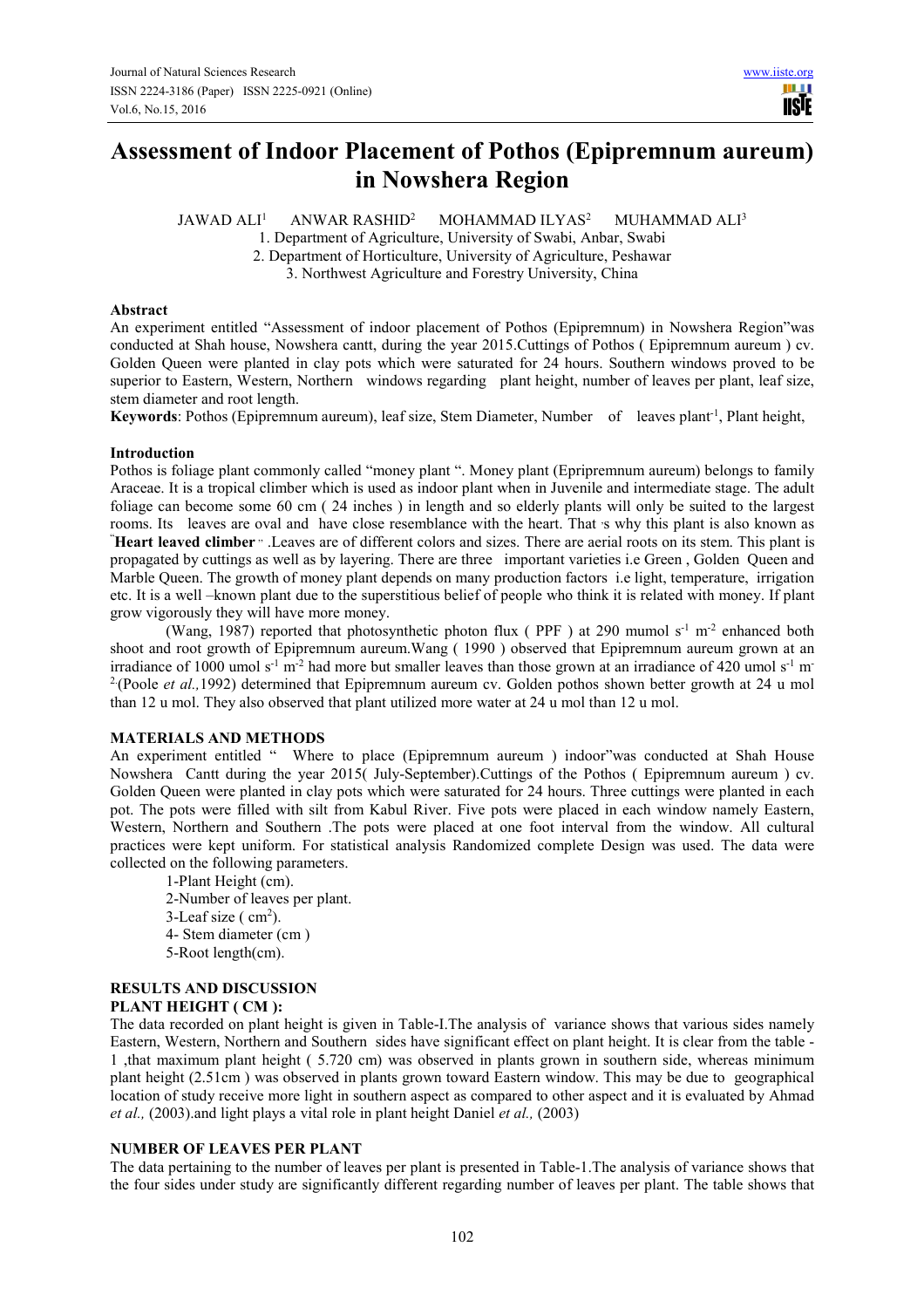maximum number of leaves per plant ( 2.42) was recorded in plants grown in southern window, while minimum number of leaves per plant(0.60) were noted in plants grown in Eastern windows. This might be due to the facts that light requirement was satisfied in Southern windows and also the light duration was more, this shows the conformity with the results of Ahmed *et al.,* (2013) and light plays major role in increasing number of leaves which was best reviewed by Ashraf *et al.*, (2013).

# **LEAF SIZE ( cm<sup>2</sup> )**

The data regarding the leaf size is given in Table-1. The data showed that maximum leaf size  $(17.15cm^2)$  was recorded in South window followed by Northern (11.65cm<sup>2</sup>), western (9.822cm<sup>2</sup>) and Eastern (3.173cm<sup>2</sup>) windows. The analysis of variance shows that Northern, Southern and Western windows have non- significant effect on leaf size, while the effect of eastern window is significantly different from North and South. This might be due to optimum growth in Southern window, and this fact has investigated by Maren *et al.,*(2015) and leaf sized increased in more light reported by Milla *et al.,* (2007).

## **STEM DIAMETER ( cm )**

The data regarding stem diameter is given in table-1. Mean table shows that maximum stem diameter (0.47 cm)was observed in plants grown in Southern windows followed by Northern (0.29 cm),Western (0.27 cm ) and Eastern (0.21 cm ). This maximum stem diameter resulted in the overall vigorous growth due to maximum flow of both photosynthate, water and nutrients from the leaves and soil respectively. This might be due to the fact that southern aspects receives optimum light and this result shows conformity of results of Zubair *et al*.,(2013).and Bereau *et al.,* (2000) reported that stem growth is vigorous in optimum light

## **ROOT LENGTH (cm)**

The data recorded on root length is given in table-1. Mean table revealed that maximum root length (12.67 cm) was recorded in plants grown in southern window, followed by Northern (7.510 cm), western (7.020 cm ) and Eastern (3.566 cm ). When the aerial growth is maximum, the root length will also be maximum for searching more water and nutrients for maintaining the aerial growth.This might be due to optimum growth in Southern window, and this fact has investigated by Maren *et al.,*(2015) and Ghosh *et al.,*(2015) reported that light promotes the root growth.

From the present research it is concluded that the overall growth characteristics were best in plants grown towards southern window and hence recommended for placing Pothos ( Eprpremnum aureum ) indoor. **Table -1** 

| mitted as the company on himse resident that was also has the himself many and a minimately himself contracts |                               |                                   |             |                      |               |
|---------------------------------------------------------------------------------------------------------------|-------------------------------|-----------------------------------|-------------|----------------------|---------------|
| <b>Sides</b>                                                                                                  | <b>Height</b><br><b>Plant</b> | No. of leaves   Leaf size $(cm2)$ |             | <b>Stem diameter</b> | Root          |
|                                                                                                               | (c <sub>m</sub> )             | per plant                         |             | cm                   | length $(cm)$ |
| East                                                                                                          | 2.510 B                       | 0.600 B                           | 3.173 B     | 0.2140 B             | 3.566 B       |
| West                                                                                                          | 5.020 A                       | 1.160 B                           | 9.822(AB)   | 0.2700 B             | 7.020 B       |
| North                                                                                                         | 5.460 A                       | 1.00 B                            | 11.65A      | 0.2960 B             | 7.510 B       |
| South                                                                                                         | 5.720 A                       | 2.420 A                           | 17.15A      | 0.4720A              | 12.67A        |
|                                                                                                               | $LSD = 2.321$                 | $LSD=0.615$                       | $LSD=8.462$ | $LSD = 0.100$        | $LSD=4.218$   |

**Effect of various sides on plant Height, NO. of leaves per plant, Leaf size, stem diameter and root length.** 

## **Conclusion**

It is concluded that " Southern Window is the best window for growth of Pothos" on the basis of the research project.

## **Recommendation**

On the basis of this research southern window is recommended for growth of money plant because most of the growth parameters shows better results in southern side, than other sides.

## **LITERATURE CITED**

- **Ahmed M, Anjum MA, Mohib R, Naz M, Khan MR, Hussain S**.2013. Characterization of indigenous barberry germplasm in Pakistan: variability in morphological characteristics and nutritional composition Fruits, Cirad/EDP Sciences, vol. 68, p. 409–422
- **Ashraf M, Harris PJC.**2013. Photosynthesis under stressful environments: An overview Photosynthetica . 51 (2): 163-190,
- **Bereau M, Barigah TS, Louisanna E, Garbaye J**.2000. Effects of endomycorrhizal development and light regimes on the growth of Dicorynia guianensis Amshoff seedlings Ann. For. Sci. 57 (2000) 725–733
- **Conover, CA, Poole RT**.1992. Water utilization of six foliage plants under two interior light intensities. Journal of Environmental Horticulture. 10 (2):111-113